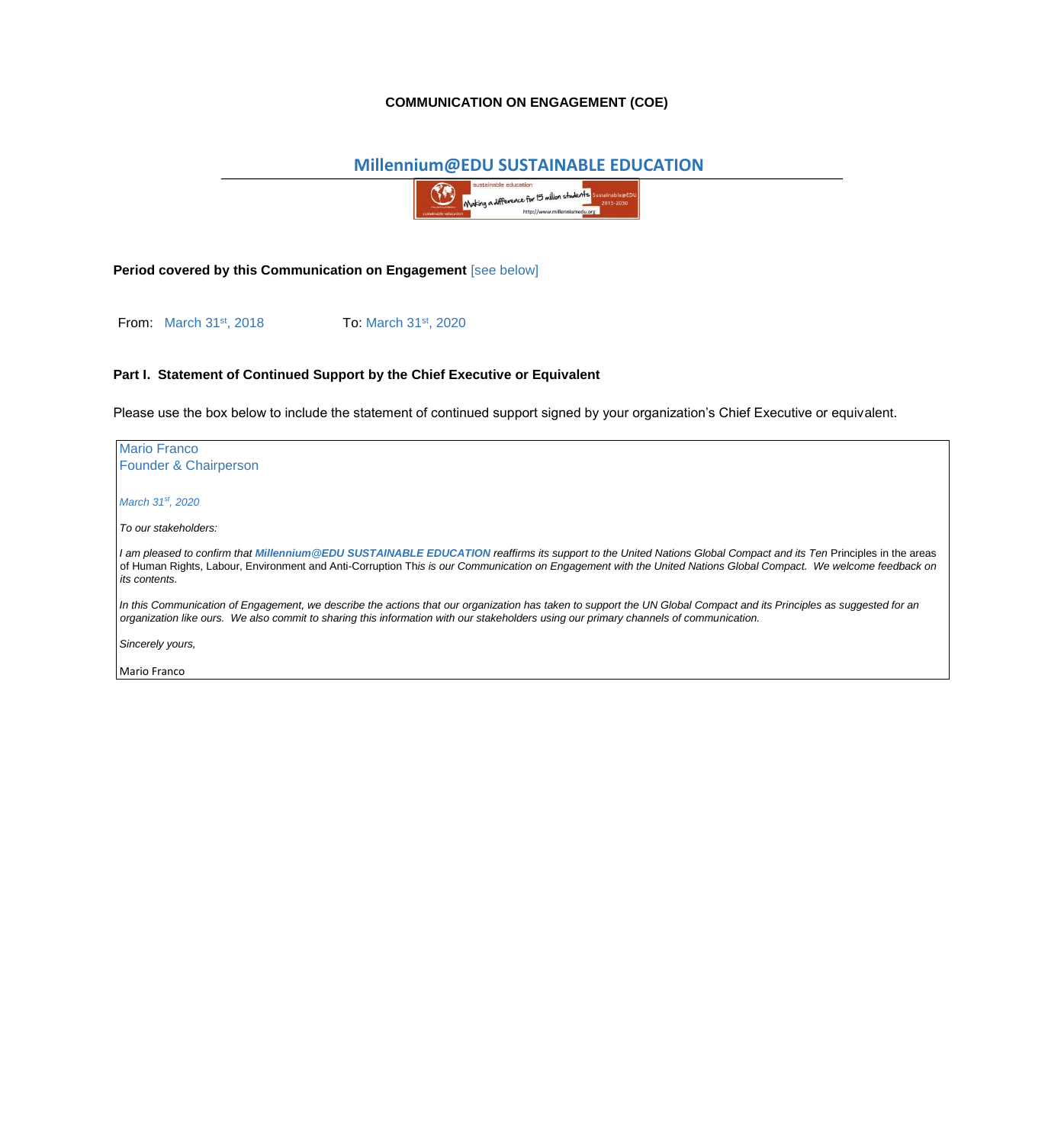## **Part II. Description of Actions**

Please use the box below to describe the actions your organization has taken in support of the Global Compact. It is strongly recommended that the actions taken are related to one or more of the specific activities suggested. *Please refer to the complete list of suggested activities for your type of organization found [here.](https://www.unglobalcompact.org/docs/communication_on_progress/COE/Suggested_Activities.pdf)*

During the above mentioned period, as detailed in Part III below, our action plan included:

- Incorporate the Global Compact principles into internal operations and work ethics;
- Dissemination and Promotion of the Global Compact principles within our Action;
- Undertake efforts in order to establish and/or propose partnership projects that incorporate the Global Compact principles;
- Engagement in dialog with companies and NGOs involved in Global Compact;
- Creation and development partnership projects with relevant organizations;
- Participation in Global Compact events;
- Raise awareness to the Global Compact amongst participants in Events and Initiatives organized/attended by the Foundation;
- Engage our Stakeholders in collective action efforts on Global Compact related issues;
- Support businesses and other stakeholders in establishing or implementing sustainability initiatives that are transparent and beneficial to the greater community;
- Public acknowledgment of our participation in the Global Compact and promote the initiative and the ten principles within our sphere of influence;
- Engagement and Participation in Global Compact Local Networks and its activities.

## **Part III. Measurement of Outcomes**

Please use the box below to include the most relevant qualitative and/or quantitative indicators to measure the outcome of the activities described in Part II above.

**Millennium@EDU SUSTAINABLE EDUCATION** is strongly committed to collaborate with different countries and regions through **Sustainable@EDU INITIATIVES**, **Sustainable@EDU PROJECTS** and **Sustainable@EDU SOLUTIONS** aiming to develop and promote the use of **Information, Communication and Scientific Technologies (ICSTs)**, under a comprehensive approach, the **Sustainable@EDU PROGRAM**, as a Framework to develop **SUSTAINABLE EDUCATION**, on which we have already developed Agreements with different Partners.

We take the opportunity to underline that **Millennium@EDU SUSTAINABLE EDUCATION** is aligned with the **Sustainable Development Goals (SDGs)**, which aim to contribute to the development of **21st Century Skills and Literacies**.

As a Key-Partner of **UNESCO GAP ESD Network**, **Millennium@EDU SUSTAINABLE EDUCATION** specifically belonged to **Partner Network 2 (PN2) - TRANSFORMING LEARNING AND TRAINING ENVIRONMENTS** and in this context, developed partnerships on education and Sustainable Development. As such, **Millennium@EDU SUSTAINABLE EDUCATION** and the **United Nations Global Compact Network Portugal** are developing a project "**Education for Sustainable Development**" – implementation of the **UNESCO** reference framework for sustainability in education that prepares teachers to contribute directly to the achievement of the Sustainable Development Goals established in Agenda 2030, through the creation of an in e-learning training course.

**Millennium@EDU SUSTAINABLE EDUCATION** has been a member of the **United Nations Global Compact** since 2014 and since then has promoted and raised awareness amongst its stakeholders on the principles and related issues through specific actions such as:

- The action of the Foundation is in accordance with the **Ten Principles** of the **United Nations Global Compact**, which apply internally and in the pursuit and operationalization of our mission.
	- o **Parnerships@EDU** The Foundation promotes and disseminates the principles of the **United Nations Global Compact** within the establishment and development of specific Partnerships with its Stakeholders. **Millennium@EDU SUSTAINABLE EDUCATION** also establishes Partnerships with companies and institutions that incorporate the **United Nations Global Compact** principles, such as **Microsoft, Intel, Ericsson, ECS,** and **jp-Inspiring Knowledge.**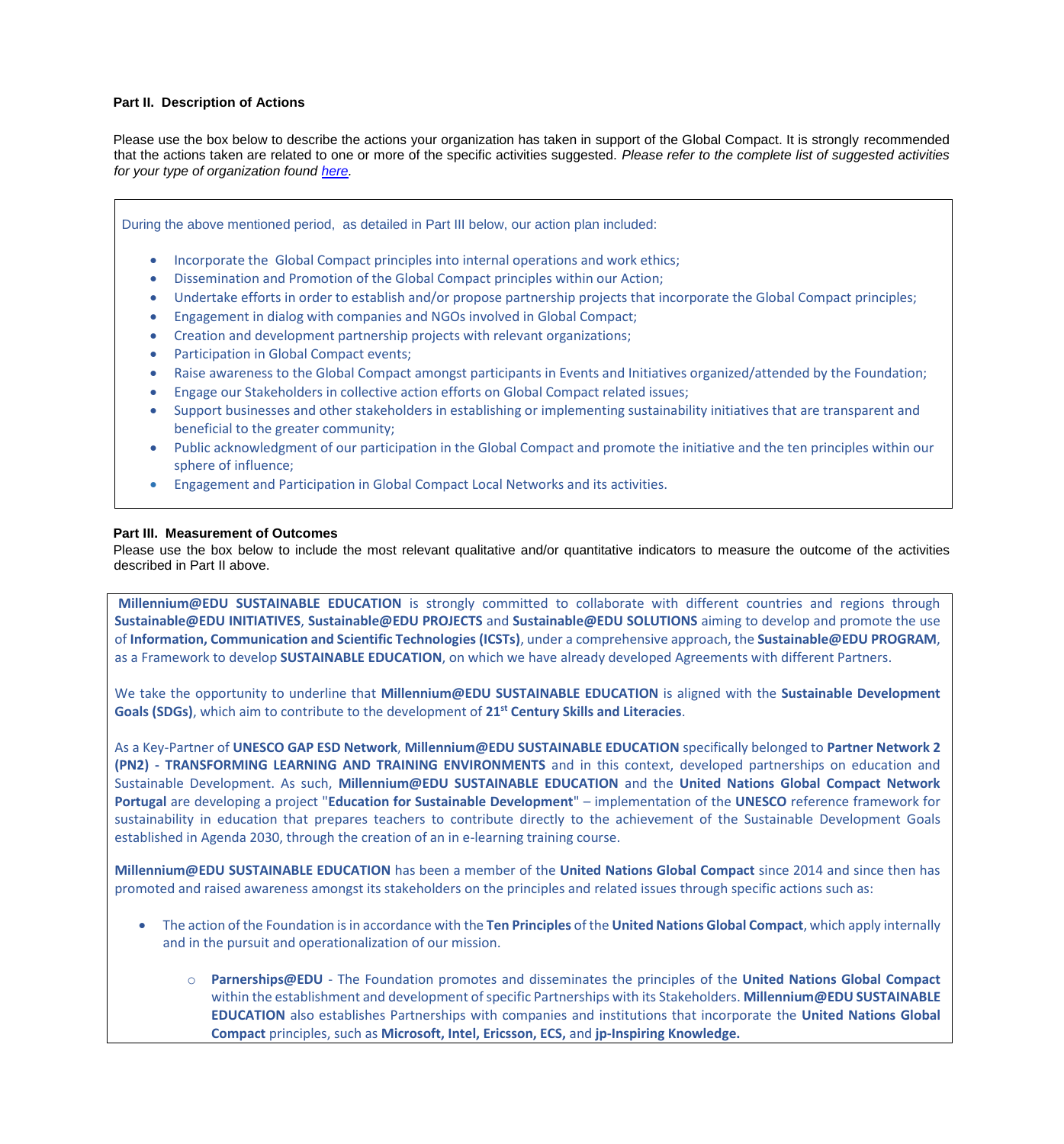By the end of 2019, the **Ecosystem of Millennium@EDU SUSTAINABLE EDUCATION** was comprised by **21 Founders/Sponsors**, **28 Partners** and **98 Associates**. The Stakeholders of the Foundation are distributed around the World as follows: **Asia/Pacific (33)**; **Europe (33)**; **Africa (22)**; **Americas (46)** and the **Middle-East (13)**.



o **Sustainable@EDU PROJECTS** – All projects and Initiatives of **Millennium@EDU SUSTAINABLE EDUCATION** are established and developed in alignment with the principles of the **United Nations Global Compact.**

**Millennium@EDU SUSTAINABLE EDUCATION** develops or supports existing projects around the world with the aim of increasing the quality and access to Education. By the end of 2019, the projects were distributed regionally as follows – **Asia (5)**; **Europe (4)**; **Africa (14)**; **Americas (10)** and the **Middle East (4)** – and impacted 347938 people.



o **Communication@EDU** – In order to promote its activity, the Foundation participates in several events and seminars and has created online communication tools for both internal and external audiences.

As such, **Millennium@EDU SUSTAINABLE EDUCATION** periodically identifies the most relevant events and seminars in Education and Sustainable Development, and shares this information with its partners and associates in order to build a stronger presence. In 2019, the Foundation participated in 6 Worldwide events in which its presence was mainly translated by presentations.

The table below provides approximate numbers regarding the impact of the presence of the Foundation presence in the events of 2019. The presence of the Foundation in these events allows for the establishment of contacts with several current and potential partners, in the same place and for a short period of time, which results in huge savings of resources and in the consolidation of partnerships, the main objective and the Program of the Foundation.